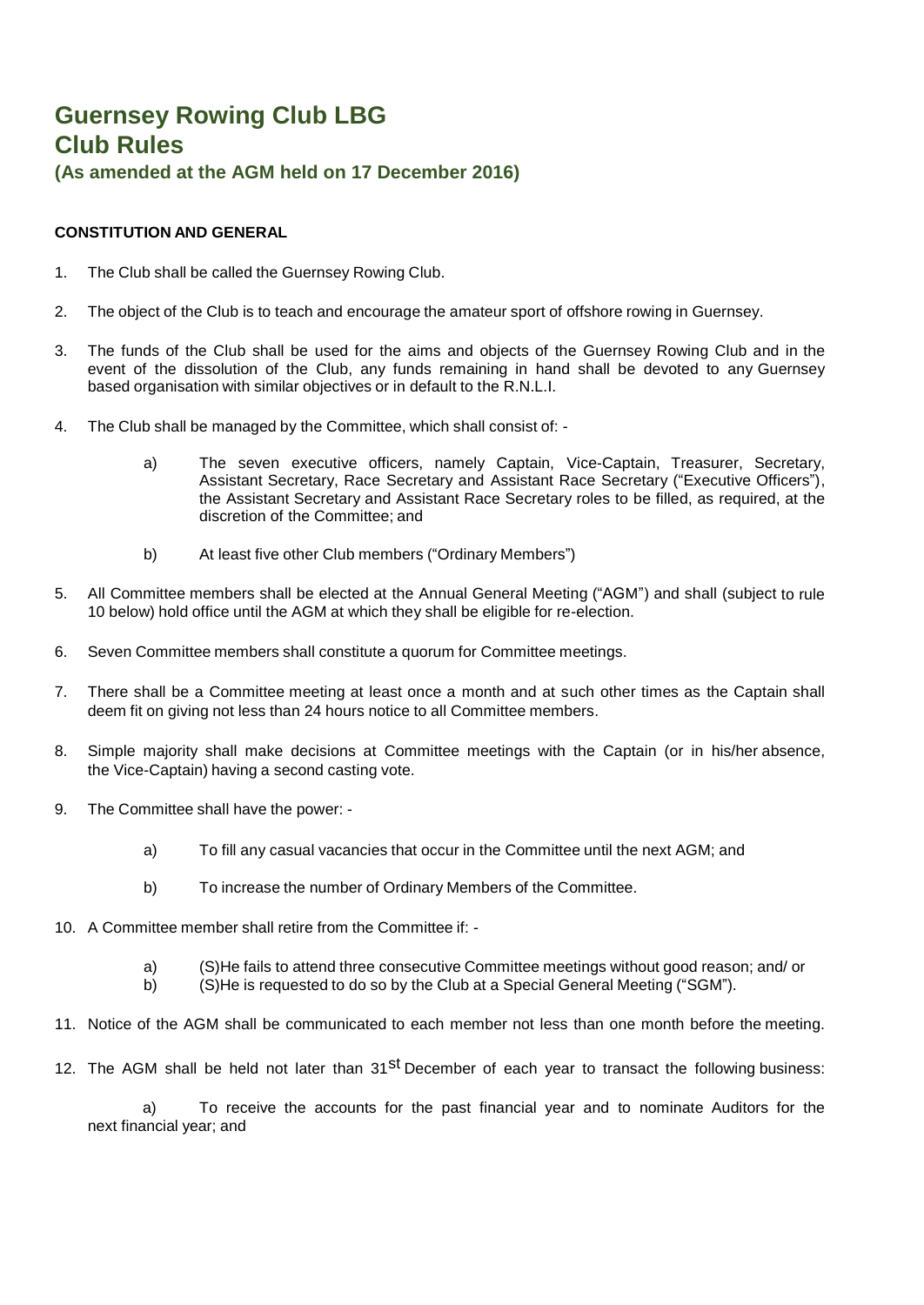b) To elect Committee members for the next year. In the event of there being more than one nomination for any Executive Officer's post or more than five nominations for Ordinary members, the election shall be by ballot; and

- c) To transact any other business; and
- d) To fix membership subscriptions.
- 13. The Financial Year End is fixed at 30 September unless so changed by resolution of the Club Members.
- 14. Only fully paid up members may vote at the AGM and at a SGM. Each club member shall have one vote and decisions shall be by simple majority with the Captain (or in his/her absence the Vice- Captain) having a second or casting vote.
- 15. A SGM may be called by the Committee at any time and shall be called if requested in writing by any twelve members of the Club.
- 16. Fourteen days written notice of a SGM shall be given to all Club Members.
- 17. The business conducted at a SGM called other than by the Committee shall only be one or more of the following:
	- a) Alteration of or addition to rules; and/or
	- b) Removal of all or any committee member(s) and filling the consequent vacancies; and/or
	- c) Dissolving the Club.
- 18. The Committee shall have the power to suspend or expel a member of the Club whose conduct, in its opinion, warrants such action: a two-thirds majority shall authorise the suspension or expulsion. A member so suspended or expelled may appeal, and on receipt of such an appeal, the Committee shall convene a SGM within 21 days. A majority of two-thirds by ballot of those present shall be requisite to confirm the suspension or expulsion.
- 19. The misuse of drugs Byelaws made from time to time by the Amateur Rowing Association shall apply to all club members.
- 20. The Club will appoint a Child Protection Officer.
- 21. All Club Members shall be bound by these rules.
- 22. No alterations or additions shall be made to these rules except at an AGM or a SGM. Any proposals must be sent in writing to the Secretary for submission to the Committee and the Committee shall bring the matter before the next AGM, or if in the Committee deems it necessary, before a SGM.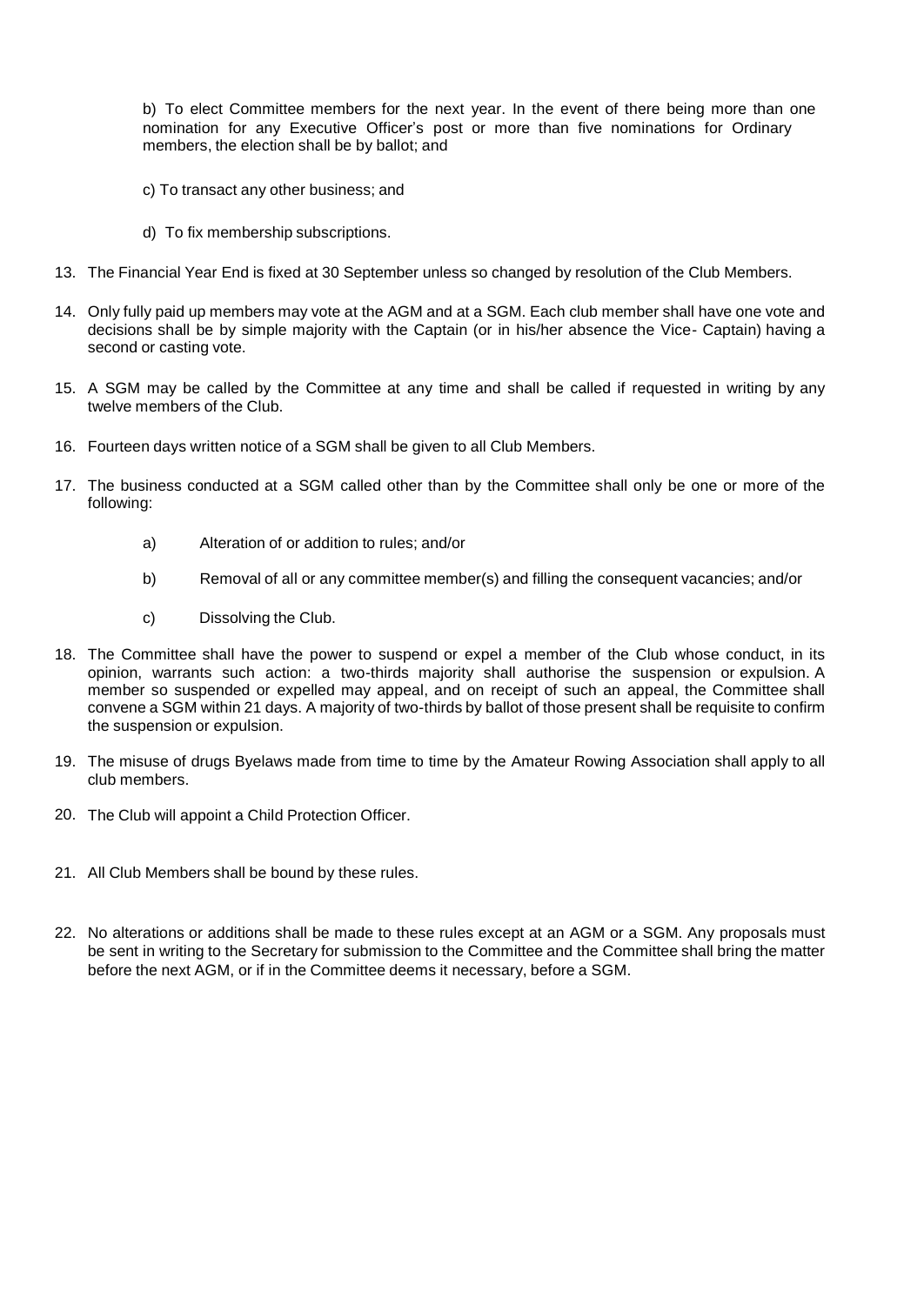#### **SCRUTINEERING**

23. Scrutineers, as appointed from time to time by the Committee, will inspect racing boats for compliance with Safety Equipment Rules prior to races. All competitors are obliged assist Scrutineers when undergoing scrutineering. Compliance is judged at the discretion of the Scrutineer and all such decisions are final. Competitors, where appropriate, may be requested to correct deficiencies or prohibited from racing by the Scrutineer.

## **RACE RULES**

- 24. Each race shall have a Race Secretary or in their absence an assistant race secretary. The presiding Race Secretary shall be responsible for starting and the conduct of the race, making all judgements in relation to the Race Rules (rules 26-40) with all such decisions being final.
- 25. Any breach of the rules may lead to penalties up to and including disqualification from the race and subsequent deduction of any or all points awarded for that race.
- 26. All rowing competitors in races organised by the club shall be amateurs and at least 16 years of age. All competing crewmembers must be fully subscribed to the Guernsey Rowing Club unless they are part of an overseas contingent specifically invited to race by the Guernsey Rowing Club. Youths are able to Cox in Guernsey Rowing Club races, subject to experience and parental consent.
- 27. Youths aged 14 to 16, having received parental consent are permitted to train and row in specially organised sessions provided that: GRC safety persons and guard boats (When possible) are in attendance for the whole duration of the session, and that the parents/guardians of the youths are either in attendance or have agreed in writing to the participation.
- 28. Indicative Course maps may be handed out before races and shall be strictly binding, however Admiralty charts should be used for true courses.
- 29. Once the race has begun, no crewmember may leave their boat with the direct intention of gaining advantage.
- 30. Any crew that finishes a race without the same crew (both in number and composition) in the boat that started the race shall be disqualified from that race. In exception to this, crew members may leave to receive medical attention or in attempting to prevent endangerment to themselves or their craft.
- 31. No crew may receive assistance from either on shore or another boat, to gain an advantage, if so that crew shall be disqualified from that race.
- 32. No competing coxswain may row once an event has begun; should (s)he do so the entire crew shall be disqualified.
- 33. Boats losing their numbers between the start and the finish of a race risk disqualification.
- 34. For races started by class (typically Championship races), the Race Secretary shall determine the starting order in consideration of the fleet composition, weather conditions and other factors as appropriate.
- 35. For handicap races:
	- a) The handicap is given to the rowing boat, race number and the rower(s) as a unit,
	- b) If a rower or crew have more than one boat they must have a different race number for each boat.
	- c) Scratch crews (i.e. crews not previously registered) entering handicap races will start at the fastest time listed for the class of the scratch crew.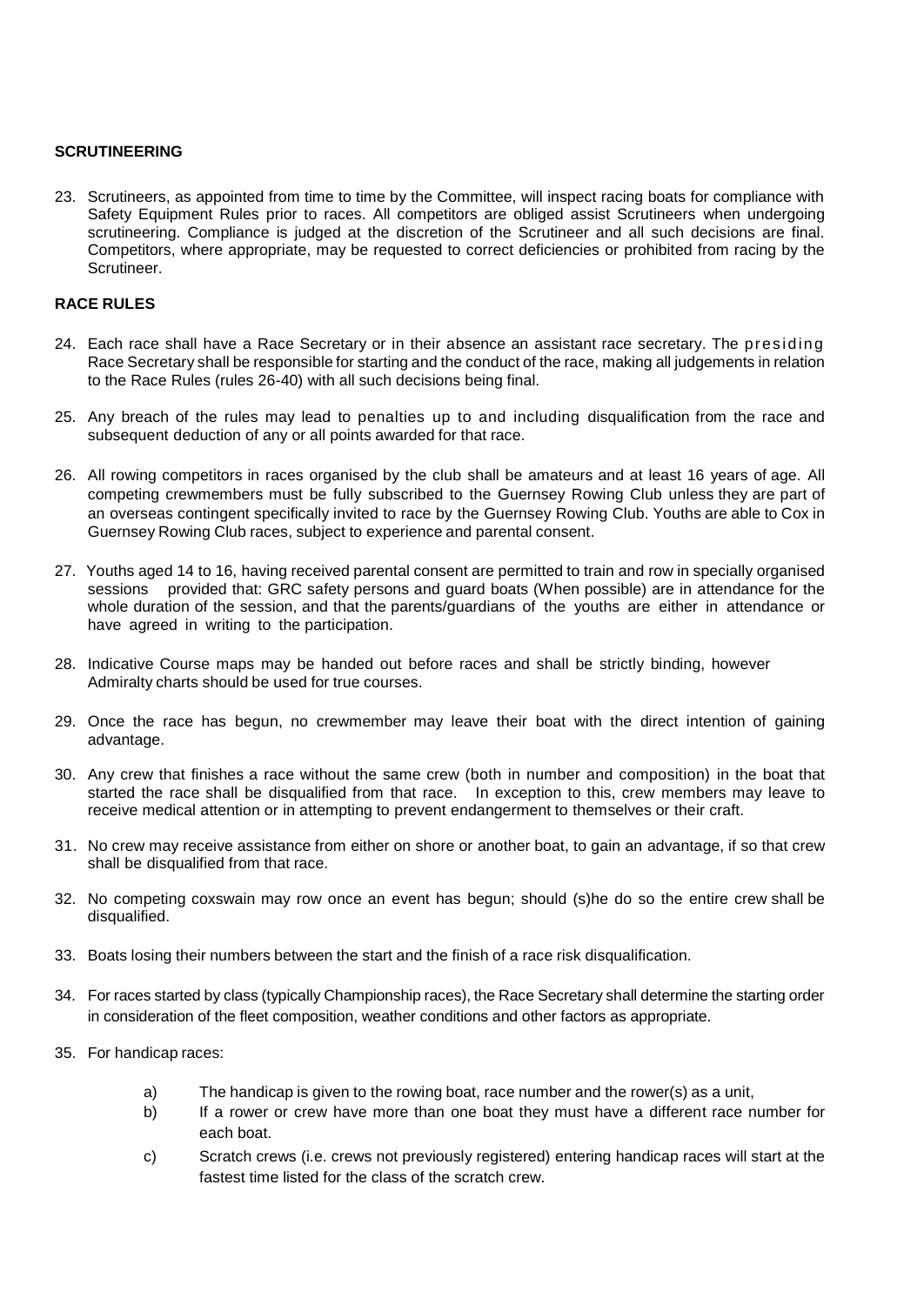- d) Handicap times are calculated to a method agreed from time to time by the Committee but which will always be consistent within a given season.
- 36. A crew shall retire from a race if ordered to do so by the Race Secretary or a person acting on behalf of the Race Secretary.
- 37**.** All competitors shall take reasonable steps to ensure their safety on the water in consideration of the hazards inherent in maritime activity.
- 38. Any crews or individual competitors deemed to have behaved recklessly with respect to their own safety or that of others may be disqualified at the discretion of the presiding Race Secretary and may, at the sole discretion of the Committee be suspended from further races.
- 39. Overtaking during a turn in the course must be undertaken on the outside. A faster boat approaching on the inside of a turn must yield, in good time, to boats on the outside until the turn is complete.
- 40. Except to aid propulsion, electronic aids will be permitted (Subject to approval by the Scrutineer).
- 41. No points will be awarded for retirement or disqualification.
- 42. Crews may drop one race score from their points total for aggregate championship races (note point 49) Crews that complete every aggregate race will have their worst race points deducted prior to the final results being announced.
- 43. In the event of a tie for an aggregate trophy, the crew with the most wins during the season will be awarded the trophy.

## **PROTEST**

- 44. All protests against other com peting crews must be made in writing and handed to or emailed to a member of the Committee within 24 hours of an incident and must be notified by the Secretary/ Assistant Secretary in writing to any crew involved within 7 days of the incident.
- 45. The Committee shall summon one member of each crew involved in the incident to a meeting at which each crew representative will have the opportunity to speak. The committee will notify the crewmembers attending the meeting of their decision within 7 days of the meeting.

The Committee may:

- \* Disqualify any crew/s
- \* Impose a time penalty
- \* Award a time gain
- \* Take no action
- \* Do any or all of the above to the protesting crew, if it is felt the protesting crew is at fault
- 46. The Committee has the power to suspend a crew from further races in the season and to make any deduction or additions to points as it deems fit and its decision shall be final.
- 47. All protests against race decisions made by the Race Secretary must be made in writing and handed to or emailed to a member of the Committee within 24 hours a decision of the Race Secretary, and must be notified by the Secretary/ Assistant Secretary in writing to any crew involved within 7 days of the incident.
- 48. The Committee may request any further information as it deems necessary from any party related to the protested decision.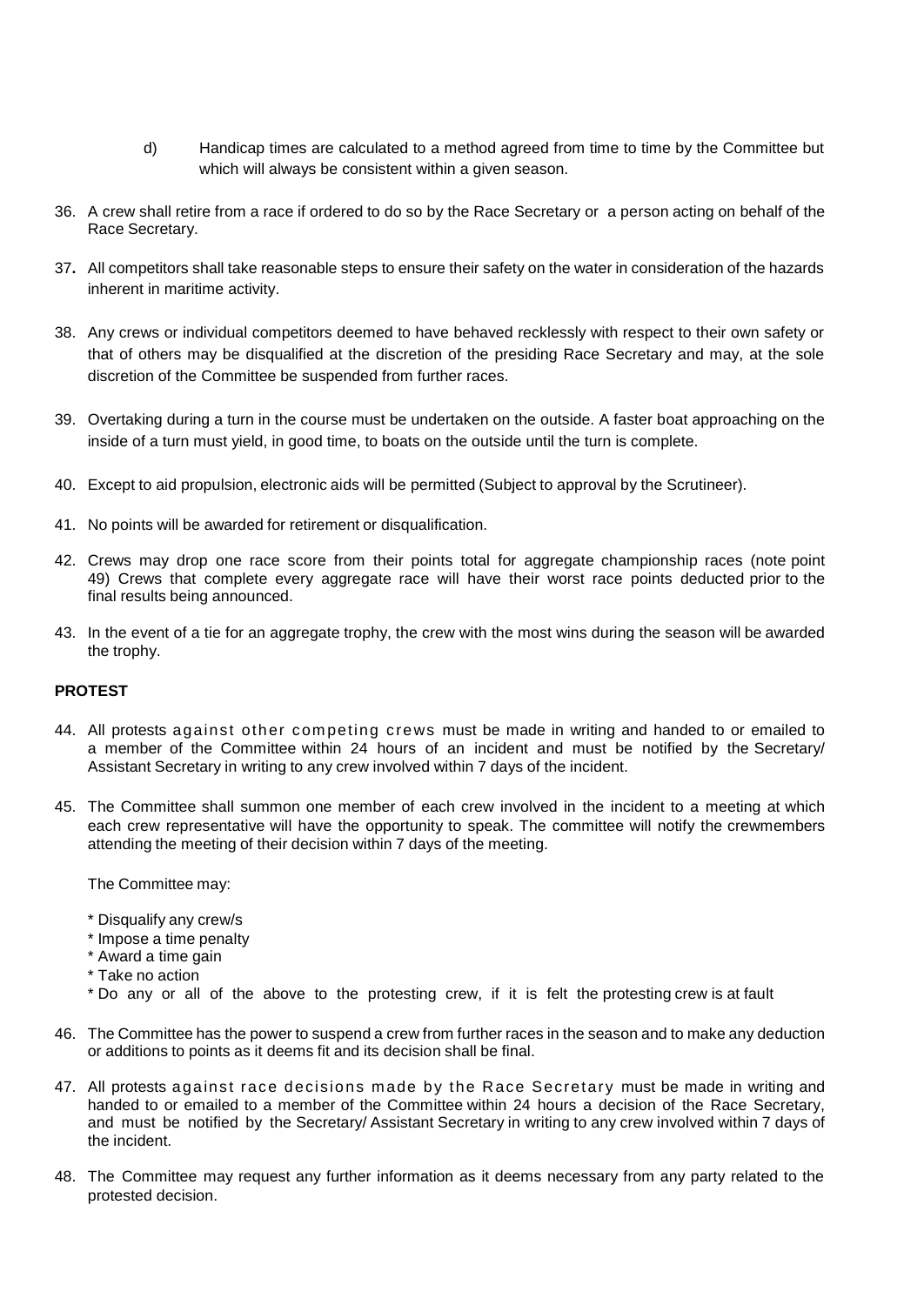- 49. The Committee may:
	- \* Set aside the protested decision
	- \* Amend the protested decision
	- \* Take no action
- 50. All decisions taken by the Committee in relation to protests are strictly binding and final.

#### **SAFETY EQUIPMENT**

- 51. A firmly fitted and adequate towing ring and rope, minimum diameter 6mm with a minimum length of 40' to be fixed in place for the duration of the race. Adequate buoyancy must be fixed in place so as to support the boat crew on an even keel if waterlogged. Minimum buoyancy 5 gallons air volume per crewmember.
- 52. A list of compulsory safety equipment shall be made available in the 'Safety Equipment Checklist' under the administration section of the Guernsey Rowing Club website. This will be updated from time to time by the committee with adequate notice of such changes being given to all members.
- 53. Safety Equipment rules apply to Members rowing registered rowing boats at any time within the Bailiwick of Guernsey, not only during organised events.

#### **RACING CLASSES**

54. Standing classes shall be (all sliding seat): Mens Single, Ladies Single, Mens Double, Ladies Double, Mixed Double, Mens Quad, Ladies Quad, Mixed Quad.

Other classes (including those for fixed seat boats or open classes) shall be created or continued on a season to season basis at the discretion of the Committee.

- 55. A women's crew shall consist of 1, 2 or 4 women rowers and shall not contain any man (excluding the cox).
- 56. A men's crew shall consist of 1, 2 or 4 men rowers and shall not contain any woman (excluding the cox).
- 57. A mixed crew shall consist of an equal combination of men and women rowers (excluding the cox).

#### **CREW**

- 58. Crew selection is established prior to the first race by registration on membership form. No crew may change more than 50% including the Cox from the first race. Should they do so they will be regarded as a new crew. No relief crew may be carried. Substitutes within the 50% threshold must be notified on the Race Registration Form.
- 59. All registered crew members must be full racing Members of the Club.
- 60. All crew substitutes must be either full racing Members of the Club or Day Members
- 61. A crew shall be deemed to be a new crew if it changes boat more than once during the season, except as a result of damage being sustained by their boat.
- 62. In all cases a coxswain may be of either sex and at least 14 years of age, if less than 16 years of age parental consent must be obtained in writing.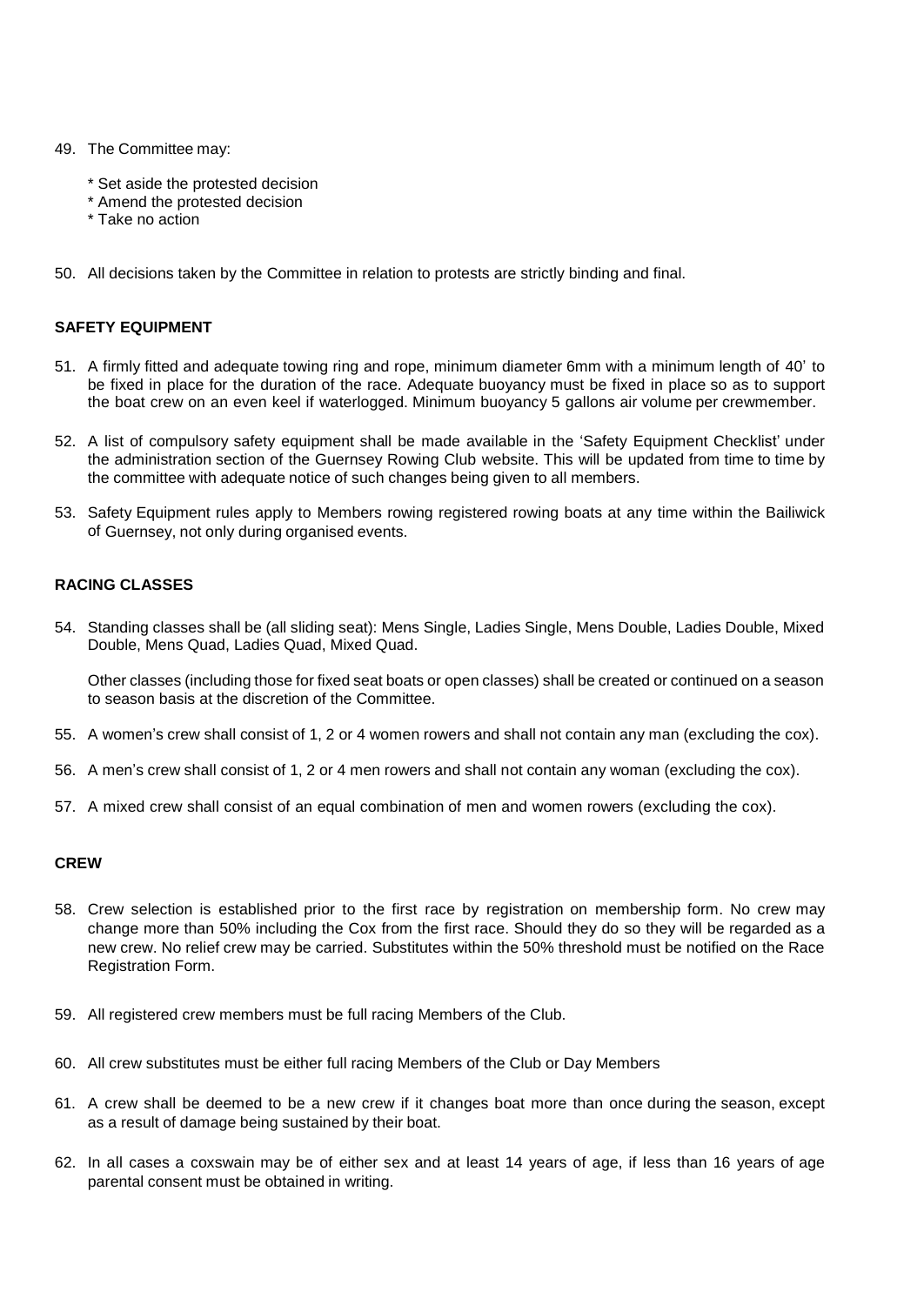# **CLUB BOATS**

- 63. The Club shall insure all Club Boats and each crew allocated a Club Boat shall jointly and severally indemnify the Club for the premium paid and for any damage subsequently caused to the boat or any Third Party (including personal injury) by an act or omission by any crewmember where such damage is not covered by the policy insurance. The crew will be jointly and severally liable for any excess paid by the Club in relation to any insurance claims made for damage caused by use or handling of the allocated Club Boat by the crew.
- 64. The Committee shall allocate the Club Boats. Priority will be given to new rowers with no previous rowing experience, applications to be received by the Secretary in writing not later than 1<sup>st</sup> March each year, after this date any unallocated boats may be offered to those who have rowed previously on a first come first served basis. The Committee's decision shall be final.
- 65. Wherever possible one-half of all the club boats in each class shall be allocated to female crews.

# **BOAT SPECIFICATIONS**

- 66. All fixed seat boats must have a minimum internal depth of 15" garboard to gunwale and the maximum length including rudder will be 16' for singles and 20' for pairs, these boats having a minimum of 25% of their length as beam and the minimum beam being 3'6". All seats to be fixed except in the open class. Fours and Open class boats to have a maximum length excluding rudder of 30' and minimum beam of 3'6".
- 67. Fixed seat single boats have to have either two pins on each gunwale or two holes into which rowlock can be slipped (subject to scrutineer's satisfaction).
- 68. The Fours class shall be open to boats with up to four rowers using one or two oars.
- 69. In all fixed seat classes, except the open class, rowlocks must be fitted to the gunwales within 1" of the outer skin.
- 70. The dimensions of sliding seat boats shall be as follows:
	- a) Singles : Length 6 metres maximum excluding rudder Beam 0.75 metres minimum Min weight 35kg Horizontal measurement (X) 27.5cm Vertical measurement (Y) 19.0cm
	- b) Pairs : Length 7.5 metres maximum excluding rudder Beam 1 metre minimum Min weight 60kg Horizontal measurement (X) 35.0cm Vertical measurement (Y) 23.0cm
	- c) Others : Length 10.7 metres maximum excluding rudder Beam 1.3 metres minimum. Min weight 140kg. *Guidance Note: this is for FFSA events. For FISA Regulated events the minimum weight is 150kg so additional ballast may be needed.*  Horizontal measurement (X) 45.0cm Vertical measurement (Y) 30.0cm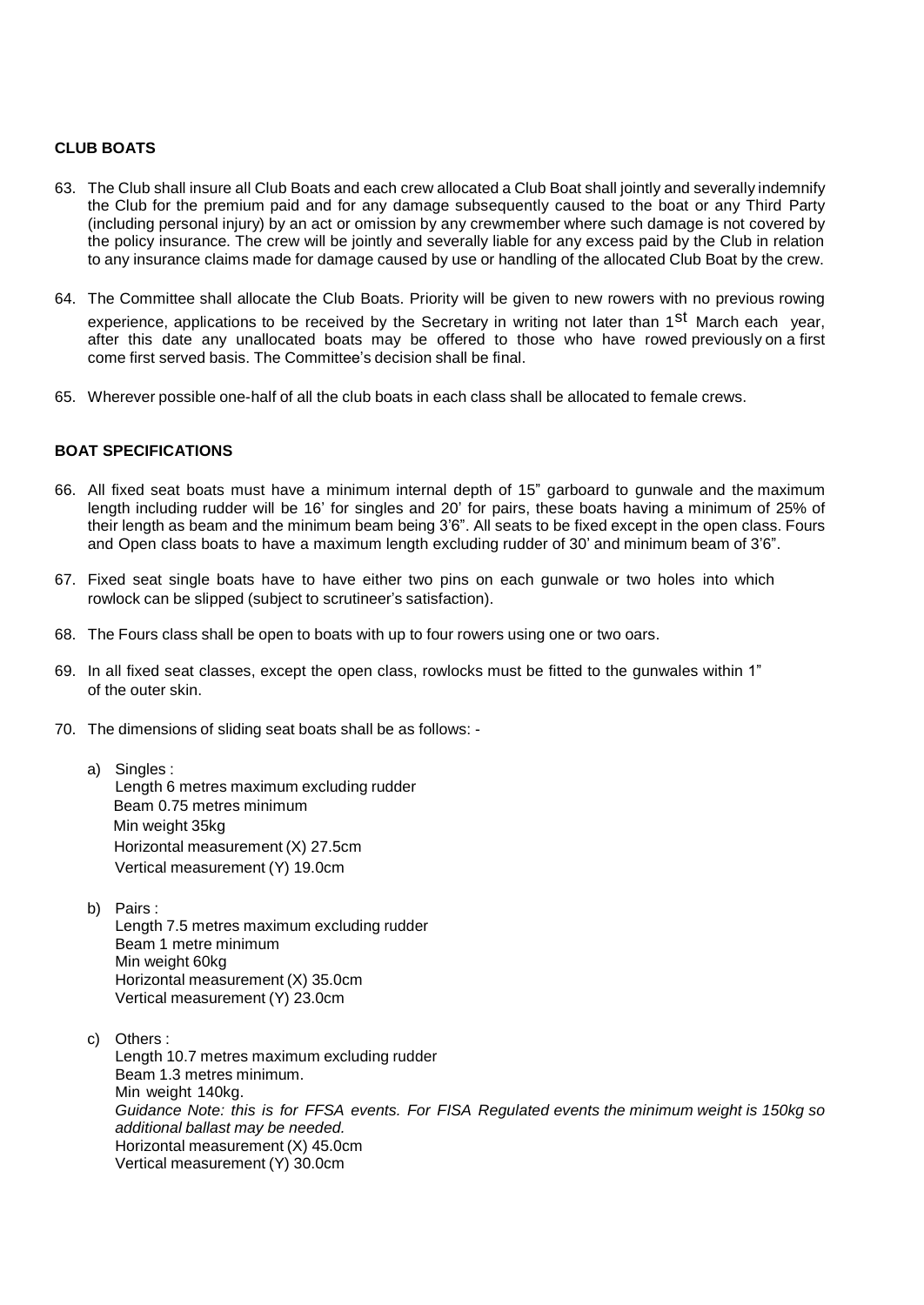- d) The hull shapes for all sliding seat classes will follow the prevailing French Rowing Federation specifications. (X) Measured horizontally from the hull centreline at its widest point the hull must intercept a point less than the vertical measurement (Y) above the bottom of the hull.
- 71. The Open class shall be open to boats that fall outside the classes established in rules 24 to 30 above.
- 72. Race numbers must be displayed (1) on both sides of the boat in black on a white background and (2) on the decking in black on an orange background. It is recommended that all race numbers to be at least 10" high and at least 2" in thickness. Numbers that do not fall within these guidelines will need to be approved by the scrutineer.
- 73. All (GRC) boats must be registered with the St Peter Port Harbour authorities; the allocated registration number must be displayed on the upper sides of the hull in letters no smaller than 50mm high. The scrutinizers at the first race of a season will also request a copy of the official Harbour authorities registration document as evidence of registration.